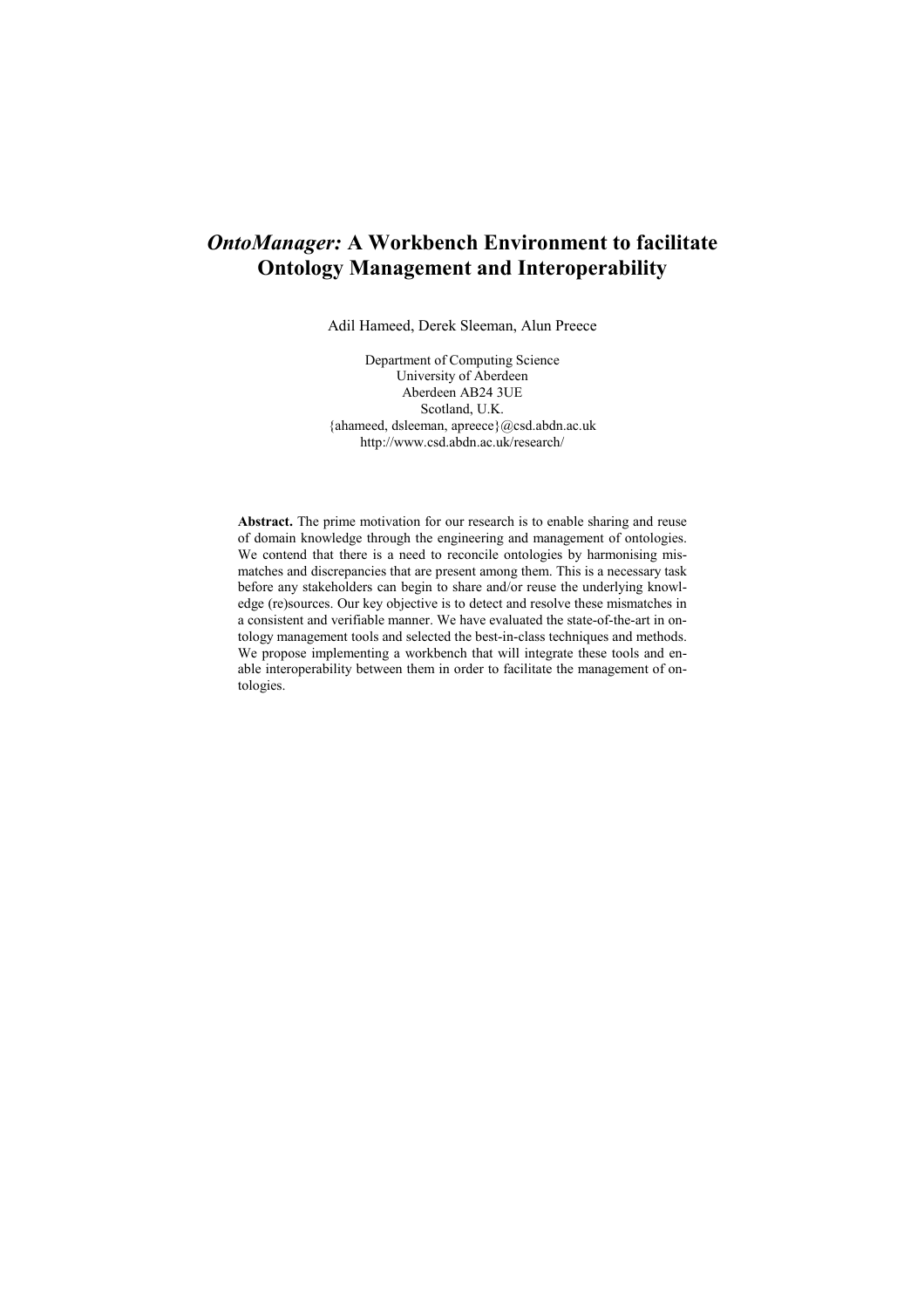### **1 Introduction**

Researchers have identified various kinds of ontological discrepancies [1, 2, 3, 4] and several types of inconsistencies that are inherent in knowledge and data sources [5, 6]. Also, impediments that are likely to occur during the elicitation of knowledge from multiple experts have been recognised [7]. Further, suggestions have been made about classifications and categorisations of such mismatches [2, 3, 6]. Recently, there has been considerable interest in developing tools and techniques to assist in a variety of ontology management operations, e.g., mapping, merging, alignment, integration, etc. [8, 9, 10, 11, 12, 13]. For any of these processes to be carried out successfully, it is inevitable that mismatches be detected and resolved. None of the available tools tackle all the types of discrepancies we have identified [3]. Moreover, the various tools operate on ontologies expressed in different knowledge formalisms. Essentially, since none of the current approaches are designed to address every type of mismatch, there is a compelling case for providing interoperability between the tools.

# **2 Background and Motivation**

Our focus has been on the engineering  $\&$  management of ontologies built from knowledge elicited directly from human experts. We make a distinction between *experts'* ontologies (based on inherent conceptualisations) as opposed to *artefact* ontologies.



**Fig. 1.** Stages illustrating our evolutionary approach towards the engineering and management of *Experts' Ontologies*

Knowledge was elicited from domain experts  $(E_1 \dots E_5)$  (Fig. 1) in the form of natural language protocols ( $PE<sub>1</sub>$ ,  $PE<sub>2</sub>$ ) which were then analysed by a systematic approach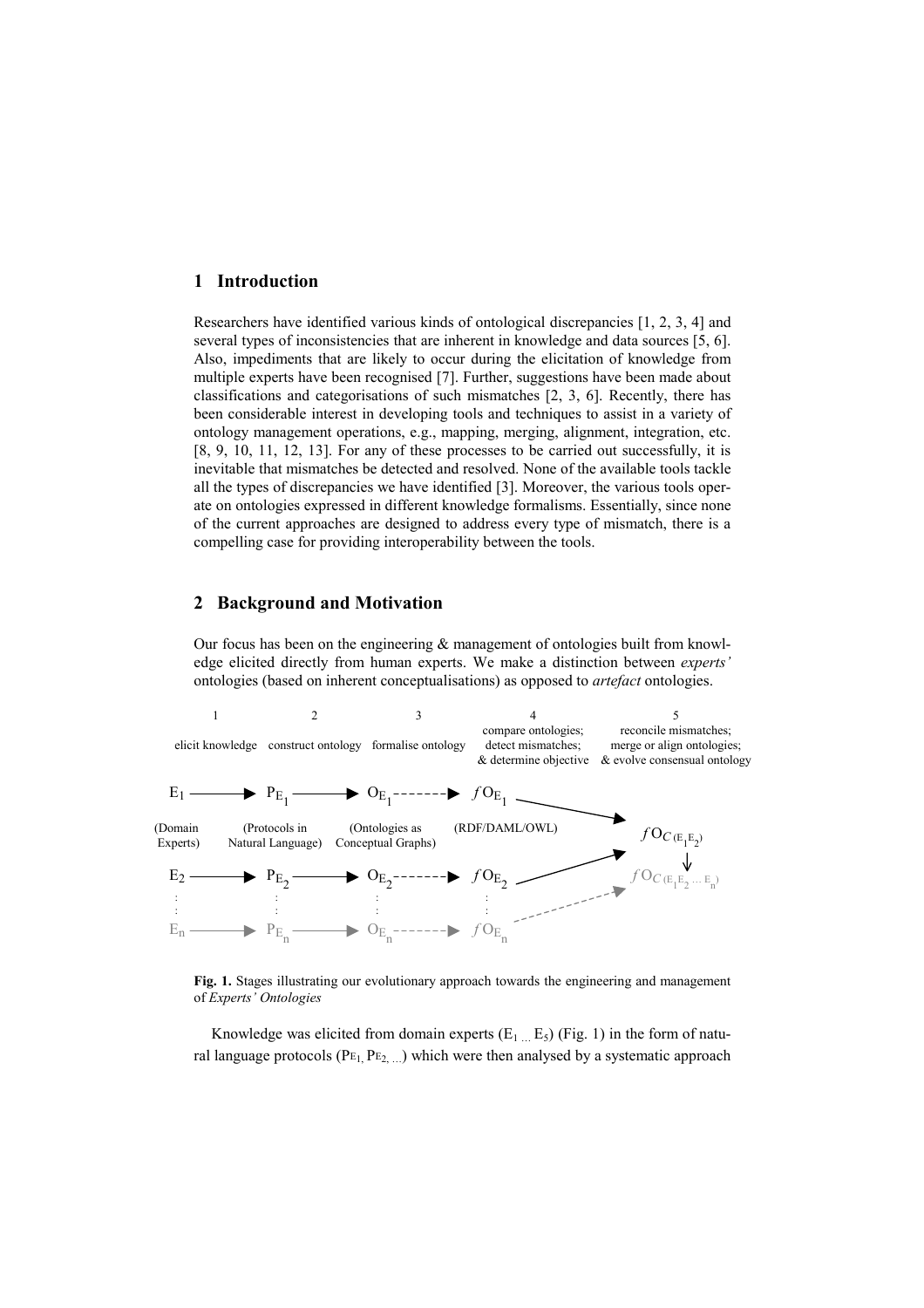we developed to construct individual expert's ontologies  $(OE_1, OE_2, ...)$  [14]. These ontologies were represented in a semi-formal notation as conceptual graphs [15]. In order to aid machine-interpretation and reasoning, it is necessary to formalise the ontologies and 'transform' them into a more expressive representation. We are investigating the efficacy of standard knowledge representation forms such as RDF, DAML+OIL, and the evolving OWL [16].

Since we have detected a wide array of mismatches among our experts' ontologies, extending from simple syntactic discrepancies to a range of rich semantic inconsistencies [3], we realised that it is not plausible to evolve an all-encompassing solution. Instead, we propose an approach based on interoperability between various best-inclass tools. This approach will take into account the type of mismatch and suggest an appropriate and feasible resolution process. In addition to the acknowledged approaches in knowledge representation, ontology engineering, and description logics, we are also investigating novel techniques from areas such as design patterns, fuzzy  $\&$ softcomputing, among other promising techniques.

## **3 Ontology Management: The** *OntoManager* **Workbench**

We have sought to assess empirically the effectiveness of the state-of-the-art in ontology management tools. Key features of prominent tools such as PROMPT, Chimaera, FCA-Merge, ODEMerge, ONION, OntoView, etc. are being appraised [17]; first with sample ontologies provided by the respective designers, and then with experts' ontologies from a common domain (PC specification) that were constructed from independently elicited knowledge [14].

After experimenting with these tools, we have obtained a clear understanding of both their strengths and their limitations. An analysis of the limitations has helped us focus on developing techniques that should address issues/problems that these tools have not yet tackled. An insight into each of their strengths has also enabled us to identify particular algorithms and techniques that are currently best-in-class.

We are developing an interactive tool to semi-automate the detection and resolution of various ontological mismatches. We now plan to extend this tool into a workbench environment: *OntoManager,* where different 'procedures/methods' can be added to aid in the resolution of specific kinds of mismatches. It is also anticipated that the tool itself could work with existing ontology development systems such as Protégé, Onto-Broker/OntoEdit, WebODE, KAON, ConcepTool, etc. It is envisaged that when these tools are encompassed within OntoManager, it would be able to employ or at least recommend the most suitable tool/technique that could help resolve a specific type of ontological mismatch or discrepancy. The system is being implemented in Java. We aim to demonstrate the integration of at least two of the above tools, and show how interoperability can be achieved between the built-in techniques they offer and the heuristic methods that we have developed.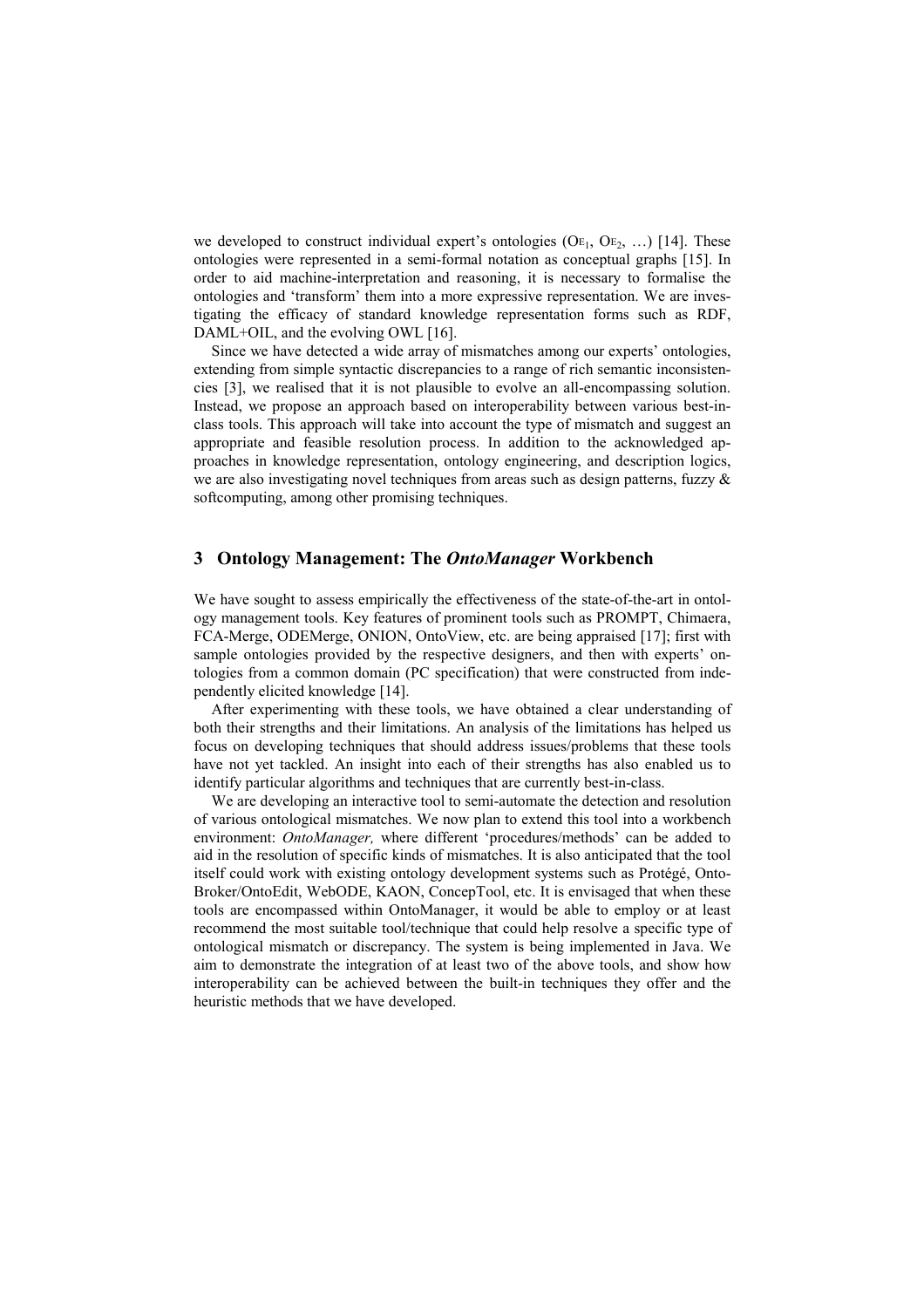

**Fig. 2.** A schematic diagram of the OntoManager: a workbench environment to facilitate the management of ontologies

Ontology management and interoperability can provide key solutions to the many challenges posed by the progressive transformation of the current WWW into the Semantic Web [18]. Also, the success of the much-advocated Web/Grid Services, which are predicted to proliferate, will certainly depend on successful reconciliation among underlying ontologies.

It is therefore conceivable that when this workbench is deployed in a distributed environment like the Internet, it will provide an innovative and a valuable ontology and knowledge management service for the Semantic Web/Grid.